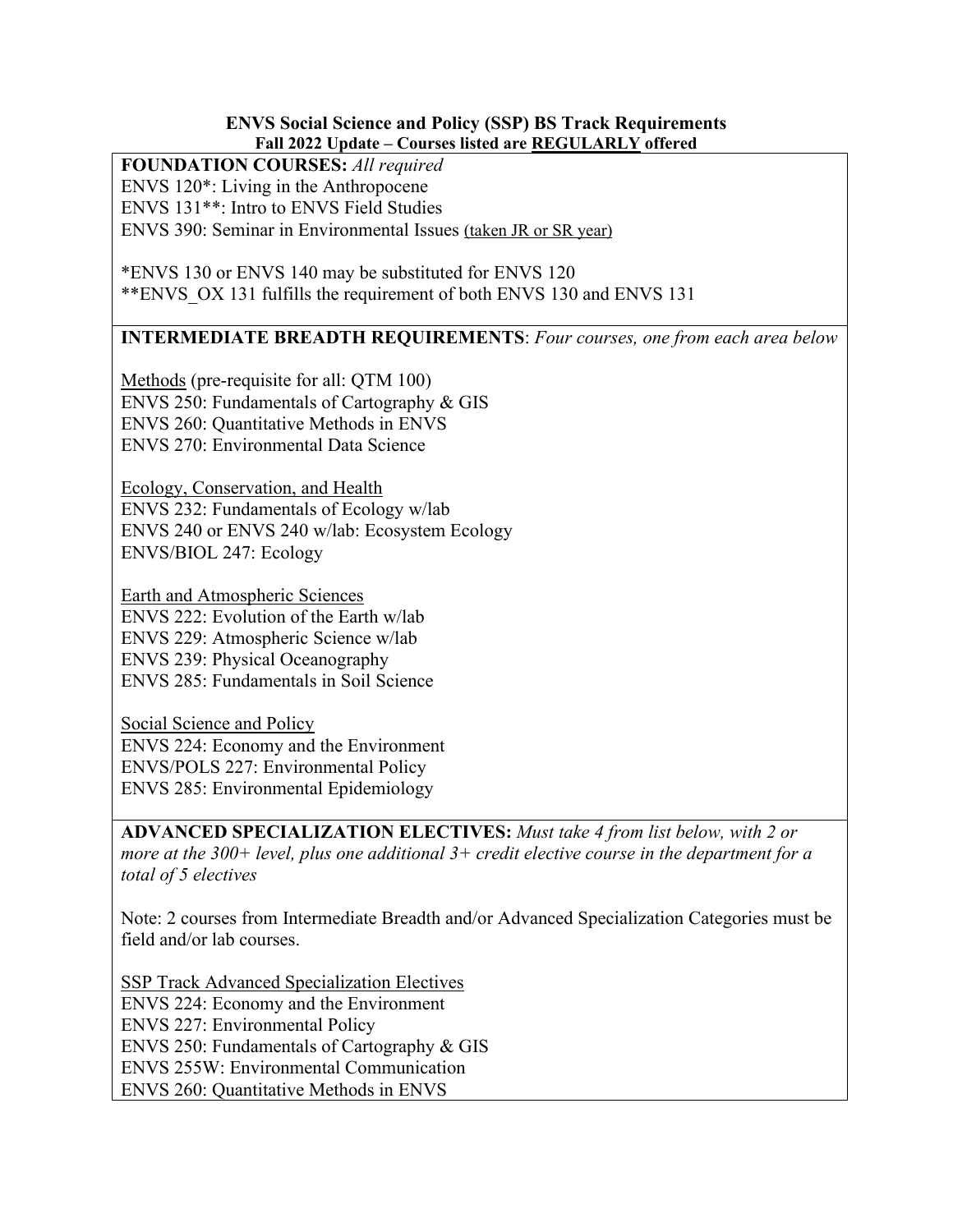ENVS 270: Environmental Data Science ENVS 323: Sustainable Food Systems ENVS 326/526: Climate Change and Society ENVS 344: American Environmental History ENVS 345/545: Conservation Biology ENVS 350: Environmental Thought ENVS 352: Green Business ENVS 365: Urban Geography ENVS 370A: Community Bldg & So Change I ENVS 370B: Planning Community Initiatives ENVS 420: Law and Biodiversity ENVS 521: Natural Resource Management

*Pre-approved Special Topics:* Perspectives on the Anthropocene, Environmental Epidemiology, Resilience and Policy

*Other special topics, study abroad, or 3-credit ENVS 399 courses may count for advanced specialization options with prior approval*

## **INDEPENDENT STUDY REQUIREMENT:** *Choose one, must be at least 4 credit hours*

ENVS 491: Environmental Sciences Practicum

ENVS 494: Individual Research

ENVS 495: Honors Research

ENVS 497: Undergraduate Internship

ENVS 498: Individual Directed Reading

ENVS 499: Advanced Independent Research

**CAPSTONE REQUIREMENT:** *1 credit course in final semester* ENVS 490: ENVS Senior Capstone Portfolio